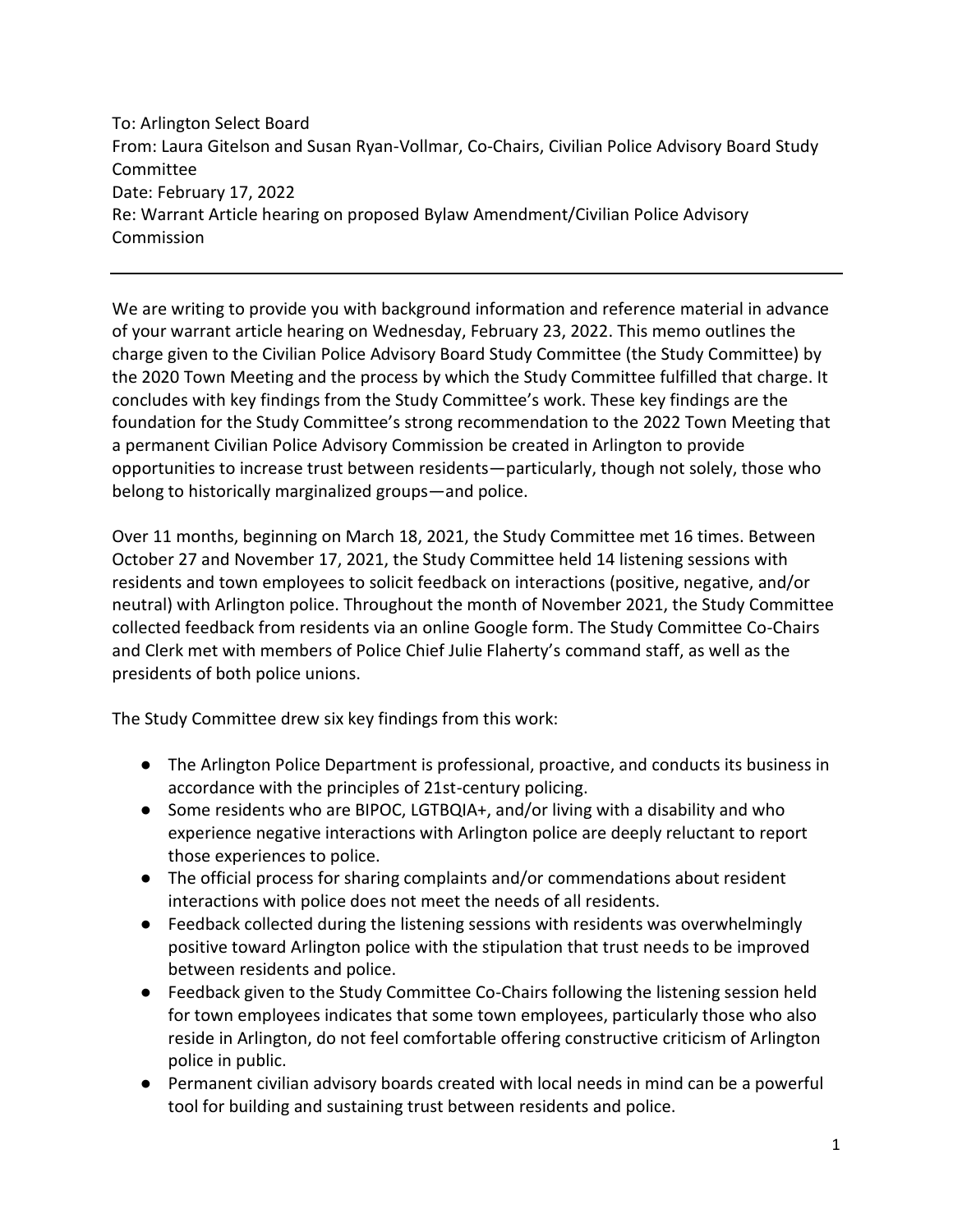Based on these key findings, the Study Committee unanimously voted on November 15, 2021 to recommend to Town Meeting that alternative mechanisms for residents to file complaints regarding police interactions be created. On December 7, 2021 the Study Committee voted 11- 1 to recommend to Town Meeting that a permanent Civilian Police Advisory Commission be created. Following those votes, the Study Committee drew upon its new knowledge to create a document outlining the duties and responsibilities of a proposed Civilian Police Advisory Commission. The Study Committee worked closely with Town Counsel Doug Heim to turn this document into a proposed bylaw for the Select Board's consideration. Those bylaws are appended to this memo.

Additionally, you will also find the following information appended to this memo after the proposed bylaws:

- Police Chief Julie Flaherty's letter to Town Meeting attesting to the thoroughness of the Study Committee's work and supporting its recommendations
- DEI Director Jill Harvey's letter to Town Meeting attesting to the thoroughness of the Study Committee's work and supporting its recommendations
- DEI Director Jill Harvey's October 9, 2021 memo to the Study Committee about her experiences working with town residents as they navigated the current complaints/commendations process for the Arlington Police Department

In soliciting feedback for the proposed bylaws governing the creation of a Civilian Police Advisory Commission, the Study Committee received many questions about the process outlined for selecting prospective members for the Civilian Police Advisory Commission. You may have similar questions so we will address them here.

The proposed bylaw language recommends a nominating process among town commissions for finding prospective members of the Civilian Police Advisory Commission. This process mirrors the one created by the Select Board to populate the Study Committee. As a result of that process, the Study Committee enjoyed representation from people who are historically marginalized and do not often lead municipal efforts to improve public policy. Such people include those who are BIPOC, LGBTQIA+, and/or living with disabilities. Additionally, all members of the Study Committee brought a range of professional skills to this work including experience in criminal law, labor law, engineering, mental and behavioral health, and communications. We strongly believe that this rich diversity of personal and professional experience is the primary reason why the Study Committee was able to work so effectively and efficiently studying the complicated issue of civilian oversight of law enforcement over a relatively short period of time.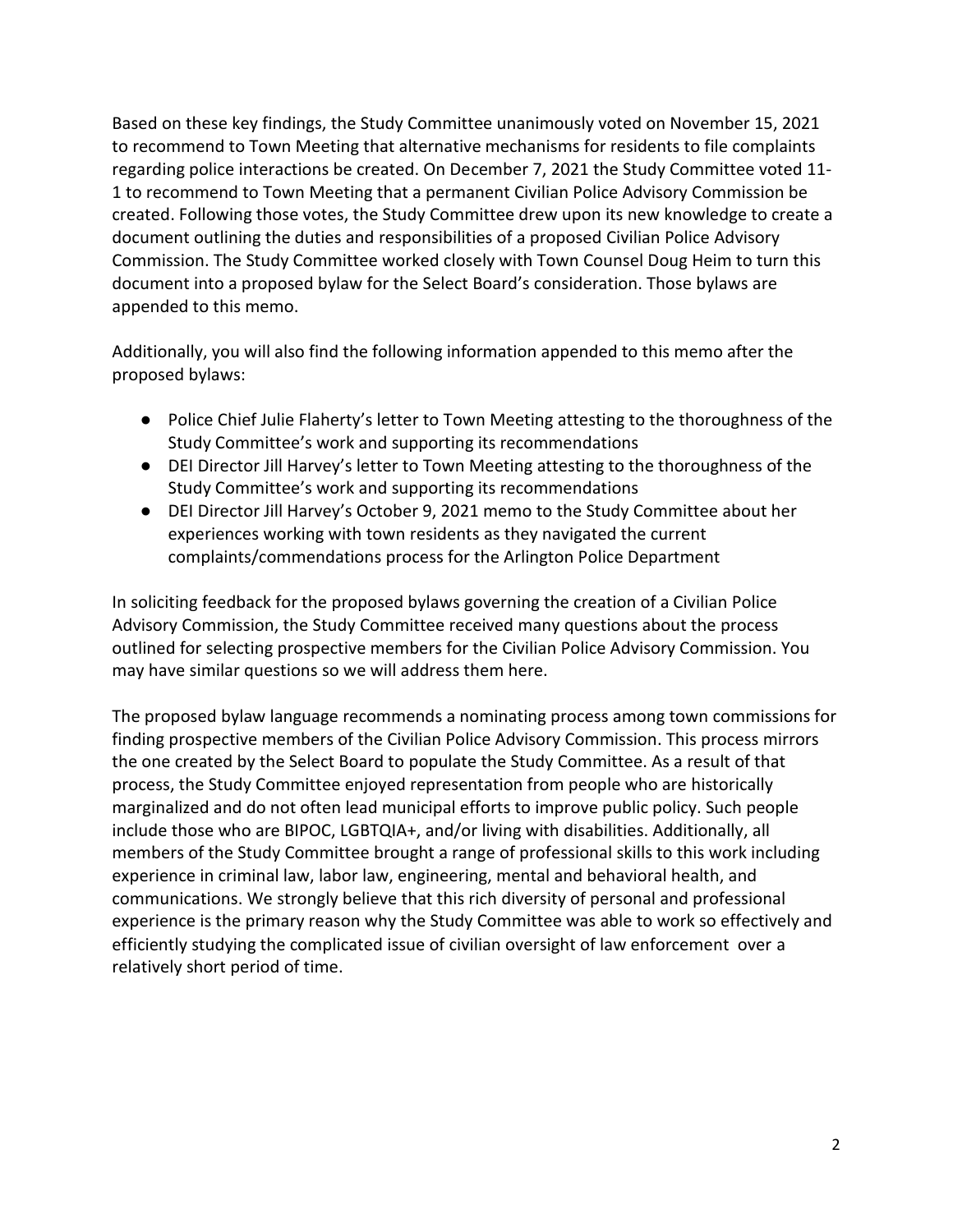# **CHARGE FROM TOWN MEETING**

The Study Committee was created by the 2020 Town Meeting with the following charge:

A. The Study Committee shall study the creation of alternative mechanisms for civilians to file complaints regarding police interactions, considering the various models including a police civilian review board independent from the police department with the authority and resources to receive and investigate complaints. Said committee shall also review police services, examine the experience of comparable communities, and consider the impact of the pending legislation.

B. The Study Committee shall report its findings and any recommendations to the 2022 Annual Meeting, any earlier Annual or Special Town Meeting, and/or other appropriate administrative, management or elected or appointed officials.

# **PROCESS FOR FULFILLING CHARGE**

## **Learning the issues**

Over 11 months, beginning on March 18, 2021, the Study Committee met 16 times. In the first few months, Study Committee members worked individually or in pairs to study relevant issues and report findings back to the full Study Committee. In an effort to understand important, relevant issues in more depth, the Study Committee also invited outside experts and town staff to present to the Study Committee on the following issues:

- history and best practices of civilian oversight of law enforcement
- how existing civilian boards in Massachusetts work in practice
- how the state's new criminal justice law (the JEALE Act) will affect civilian oversight boards
- Arlington Police Department policies and procedures related to investigating complaints from residents
- how the Arlington Human Rights Commission handles information from residents related to negative interactions with Arlington police
- the ways in which any authority given to a town commission would potentially impact current employment practices

## **Outside experts:**

- Pittsfield Police Chief Michael Wynn. Pittsfield is one of four municipalities in Massachusetts with a Civilian Oversight Board and Chief Wynn is one of Governor Charlie Baker's three appointees to the Massachusetts Peace Officer Standards and Training Commission, known as the POST Commission, which was created as part of the state's new public safety law.
- Brian Corr, executive secretary for Cambridge's Police Review and Advisory Board and member of the leadership of the National Association for Civilian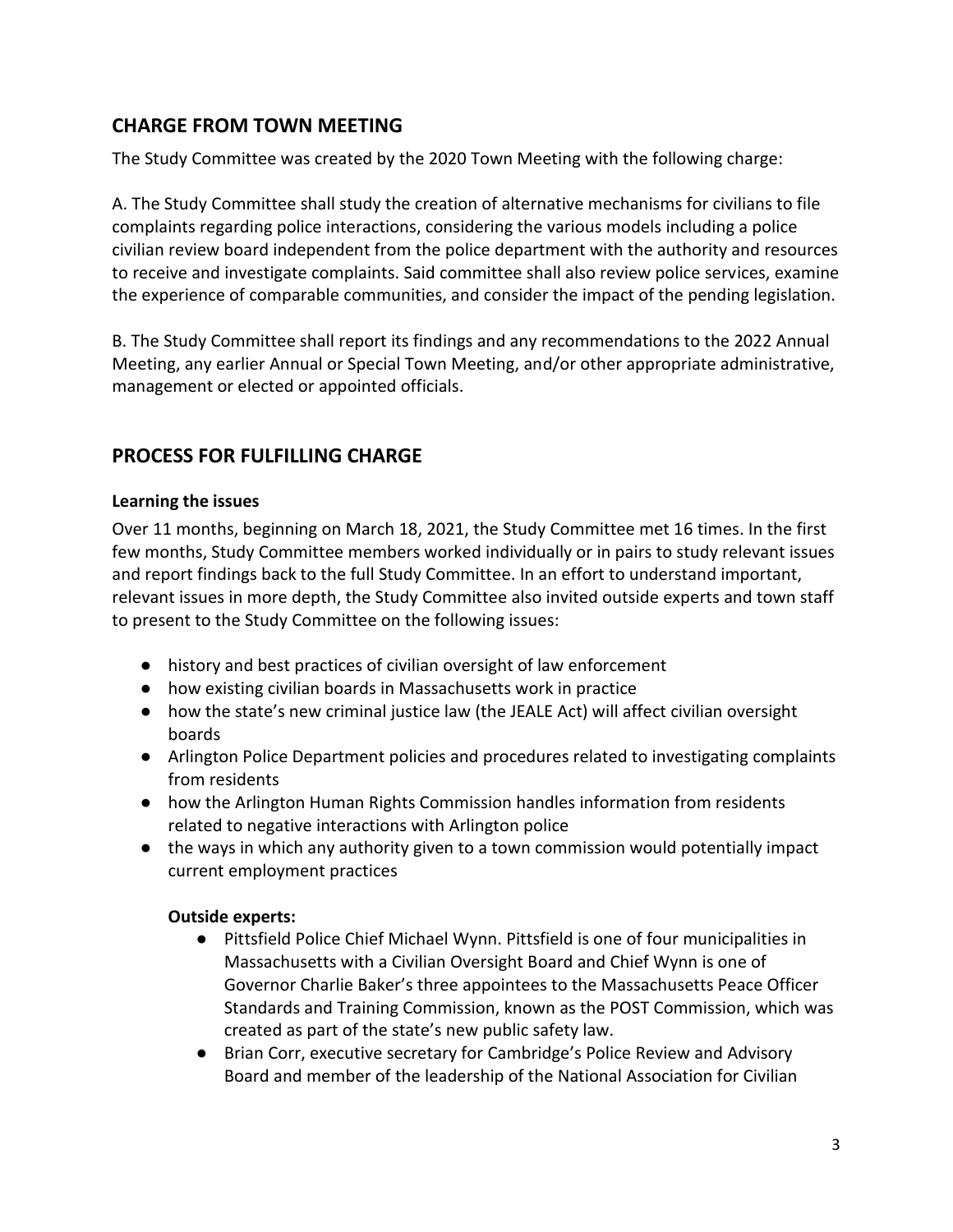Oversight of Law Enforcement. Corr consults with municipalities around the country on how to build trust between residents and law enforcement.

## **Town experts:**

- Police Chief Julie Flaherty
- Director of Diversity, Equity and Inclusion Jill Harvey
- Town Counsel Doug Heim
- Deputy Town Manager Sandy Pooler
- Director of Human Resources Caryn Malloy

## **Soliciting feedback from town residents and employees**

- Between October 27 and November 17, 2021, the Study Committee held 14 listening sessions with residents and town employees to solicit feedback on interactions (positive, negative, and/or neutral) with Arlington police as well as feedback from residents on the Study Committee's work. Four of these sessions were open to all residents. One session was held for town employees. The remaining sessions were held for students and parents, residents of public housing, and residents who are BIPOC, LGBTQIA+, living in public housing, living with disabilities, members of faith communities, veterans, and/or immigrants/refugees.
- Throughout the month of November 2021, the Study Committee collected feedback from residents via an online Google form that included an option for providing feedback confidentially.

## **Soliciting feedback from Arlington law enforcement**

● The Study Committee Co-Chairs and Clerk met with members of Chief Flaherty's command staff, Captain Sean Kiernan and Captain Richard Flynn, as well as the president of the Ranking Officers Association, Lt. Greg Flavin, and the president of the Officers Association, Officer Neil Simard.

# **KEY FINDINGS**

**The Arlington Police Department (APD) is professional and proactive.** APD is one of just 103 of the more than 450 law enforcement agencies in Massachusetts that is accredited by the Massachusetts Police Accreditation Commission. Successful accreditation is a significant achievement and considered to be a measure of best practices in policing. APD routinely partners with community-based organizations to provide safety education to residents and hear community members' concerns. APD's long-running Citizens Police Academy fosters deep community engagement between officers and residents. Additionally, APD has launched and/or joined a number of campaigns and initiatives to increase public safety and build community trust. In 2021, APD signed on to the NYU School of Law Policing Project [30X30 Campaign,](https://30x30initiative.org/) which is a pledge to have women account for 30 percent of the APD's sworn staff by the year 2030. In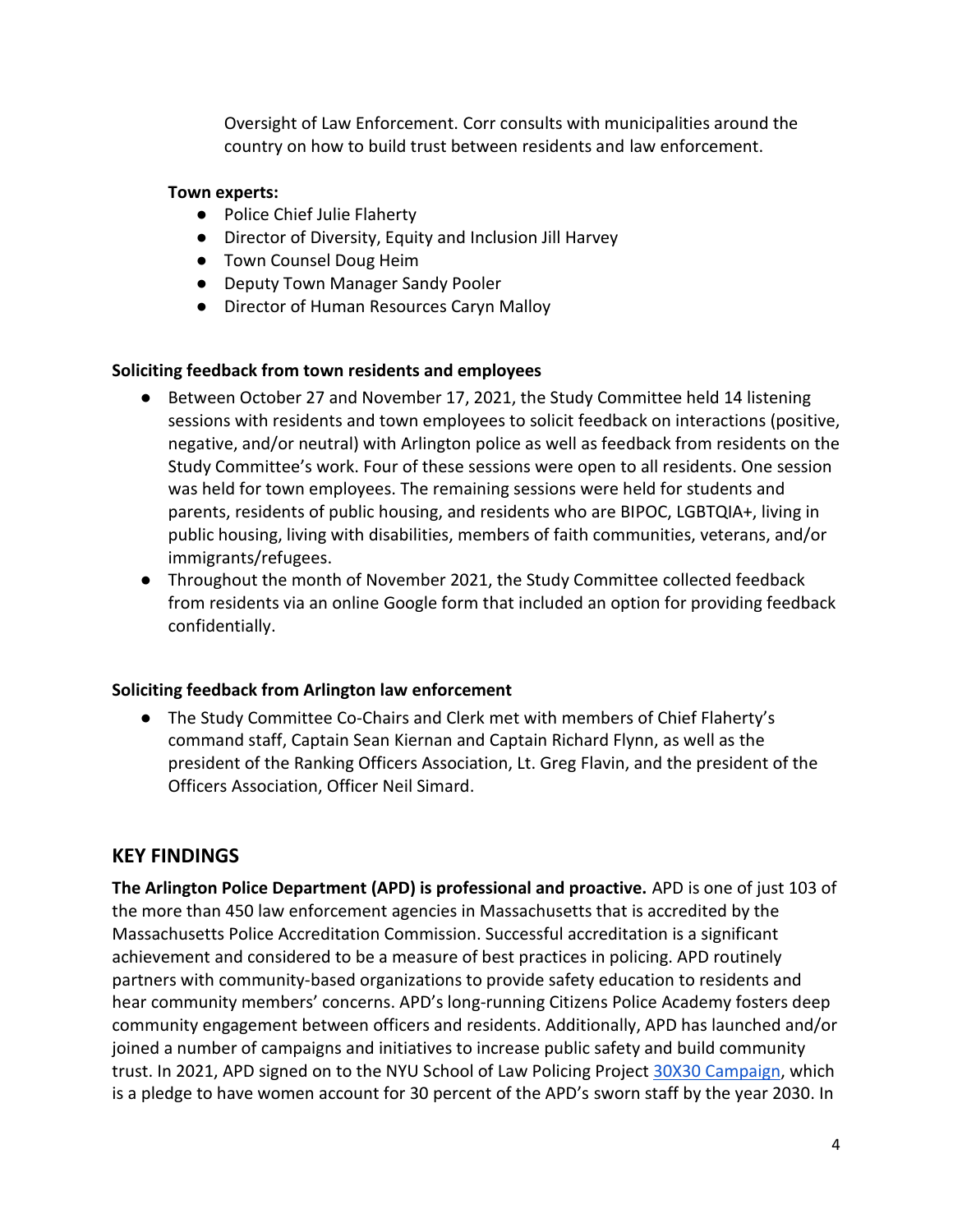2020, just weeks after the murder of George Floyd by a police officer, the "8 Can't Wait" campaign launched. The campaign urges police departments to adopt eight policy proposals that have been shown to reduce use of force during police interactions with civilians. APD had already adopted seven of the eight policies and within days had adopted [the eighth,](https://jgpr.net/2020/06/11/arlington-police-department-updates-use-of-force-policy-to-include-duty-to-intervene/) making it the only law enforcement agency in the state to have adopted all eight. In 2018, APD was one of just 14 law enforcement agencies nationwide selected by the [Council of State Governments](https://csgjusticecenter.org/projects/law-enforcement-mental-health-learning-sites/)  [Justice Center to be a Law Enforcement Mental Health Learning Site.](https://csgjusticecenter.org/projects/law-enforcement-mental-health-learning-sites/) In that capacity, APD provides resources, guidance and materials for other police agencies across the country that are developing or growing a Police-Mental Health Collaboration approach, such as a crisis intervention team or co-response team, to more effectively respond to people with mental health concerns. In 2015, APD launched the Opiate Outreach Initiative which aims to provide a public health response to people who are at-risk for and/or have already survived an overdose. In 2010, APD launched its Jail Diversion Program to provide alternatives to arrest, booking, and jail detention for people who come into contact with police and have behavioral health needs.

**Some residents who are BIPOC, LGTBQIA+, and/or living with a disability and who experience negative interactions with Arlington police are deeply reluctant to report those experiences to police.** From three different sources (Arlington's [DEI Director Jill Harvey,](https://www.arlingtonma.gov/home/showpublisheddocument/58332/637698106512300000) the representative on the Study Committee from the the Arlington Human Rights Commission, and through stories shared by residents in our listening sessions) the Study Committee learned that residents who are reluctant to report negative interactions with law enforcement to the police are almost always those who belong to historically marginalized groups.

The following story, shared with the Study Committee, is illustrative: A resident who is a lesbian and in her 70s shared that when her wife was dying, her wife's medical condition would sometimes cause her to fall to the floor from a standing or seated position. The resident was unable to lift her wife back up on her own so she would call 911 for assistance. Sometimes police were sent in response, sometimes the fire department was sent in response, and sometimes both departments were sent. One time when an individual police officer responded, he initially refused to help the wife get back up. He instead badgered the woman asking her why she was refusing to get up and demanding that she get up on her own. Both the resident and her wife were powerless to intervene. They had to wait until the officer stopped badgering the wife and agreed to help her get back up. The resident never considered filing a complaint because she knew she was going to have to continue calling 911 for assistance with her wife and she did not want to risk retaliation from the officer in question or from other officers. Going forward, when the resident called 911, she specified that she was not experiencing an emergency and that she would prefer that the fire department respond to the call even if it meant she would need to wait longer for a response. Of note, this same resident also shared a moving story of how Arlington police responded when her father-in-law died, staying with surviving family members for hours and following up in later days.

**The official process for sharing complaints and/or commendations about resident interactions with police does not meet the needs of all residents.** Currently, the ways to file a complaint about a police interaction is by calling the department, visiting the department in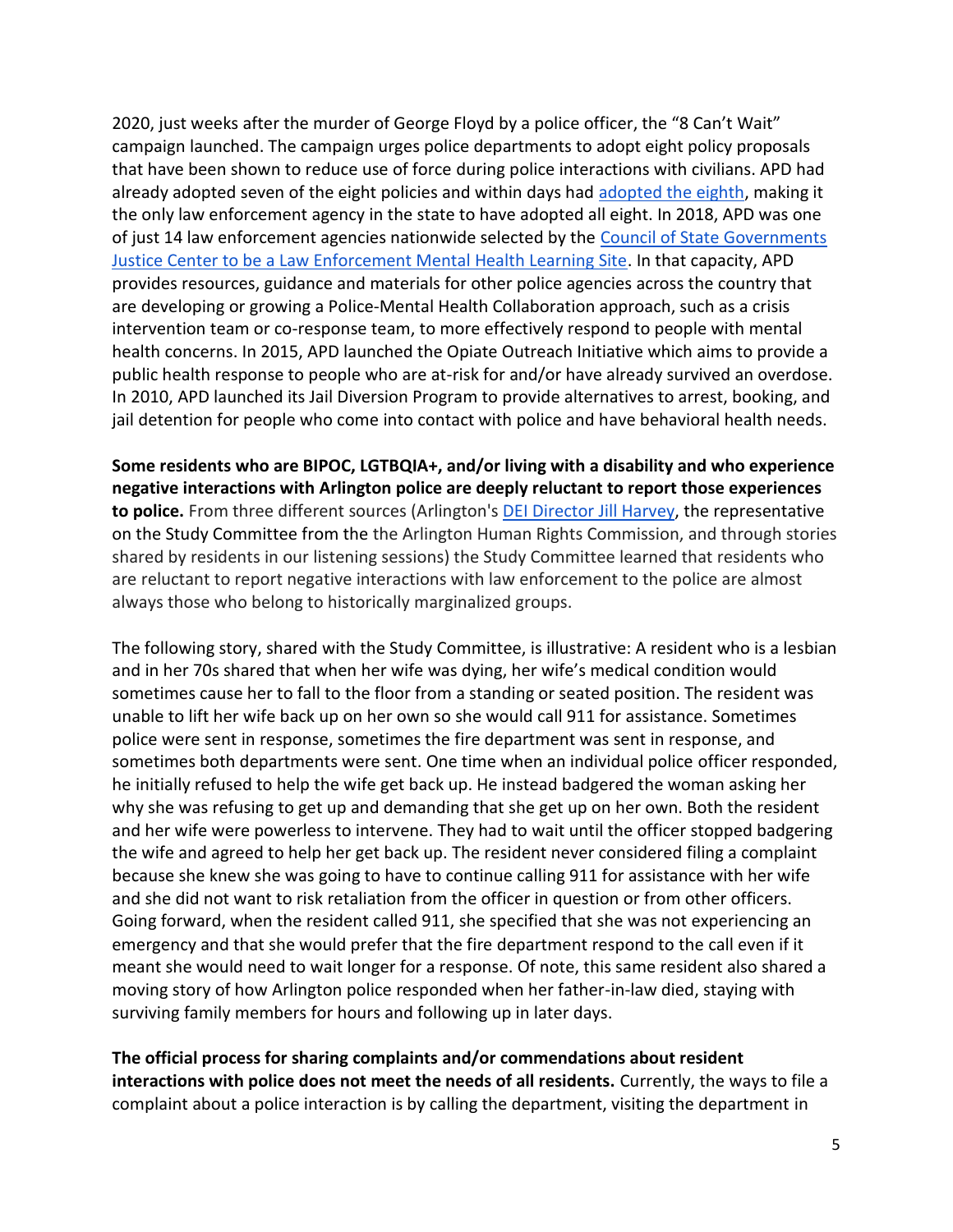person, or sending a letter [\(official forms are available for download\)](https://www.arlingtonma.gov/departments/police/officer-commendations-complaints). There is no option available for filing a complaint confidentially. In the absence of this option, an ad hoc process has developed over the years by which residents, who do not feel comfortable bringing their complaints directly to the police, have sought assistance instead from the Arlington Human Rights Commission which tries to assist these individuals with their concerns within the limits of the Commission's authority. Since 2020, when the town hired a Director of Diversity, Equity, and Inclusion, residents have occasionally brought their complaints directly to that office.

**Feedback collected during the listening sessions with residents was overwhelmingly positive toward Arlington police with the stipulation that trust needs to be improved between residents and police**. Nearly everyone who provided feedback during the sessions for residents mentioned a desire for improved communication and trust between residents and police. A number of residents expressed a strong desire that action be taken to improve things, with that action being the creation of a permanent Civilian Police Advisory Board. These sentiments were also reflected in the written feedback provided via the Google form as the representative samples provided below show:

- "I would like our town's families and students to feel that members of the Police are allies, not adversaries."
- "Establish a process [for filing complaints about interactions with police] that is fair, equitable, and outside the influence of favoritism or retaliation."
- "One of my top priorities of a Police Civilian Review Board would be ensuring that folx who typically are fearful of police or who don't believe that the police have their best interested [*sic*] in mind will start to feel differently because of the existence of a Police Civilian Review Board."
- "I hope that any solution builds a partnering model rather than an adversarial one—one can have independence without an adversarial mindset."
- "I think most cops in Arlington are good hearted people. I would like to see more diversity on the force, though."

**Feedback given to the Study Committee Co-Chairs following the listening session held for town employees indicates that some town employees, especially those who also reside in Arlington, do not feel comfortable offering constructive criticism of Arlington police in public.**  The listening session held for town employees was well attended, with approximately 50 employees logging onto the Zoom, including members of the police department. The most vocal voices in the town employee group repeated the refrain that they did not want to see Arlington pursue "a local solution to a national problem." After the meeting, the Study Committee Co-Chairs heard from a town employee who attended the meeting and did not speak, as they originally intended to, because they felt too intimidated to do so in front of police. This employee reported that they had discussed the matter with other town employees afterward who also shared their disappointment at not feeling as if they could speak freely. A second town employee, who did speak during the meeting of the need for more humility to be shown by police in their non-emergency interactions with residents, also followed up with correspondence to the Study Committee Co-Chairs. In the note, the employee said that while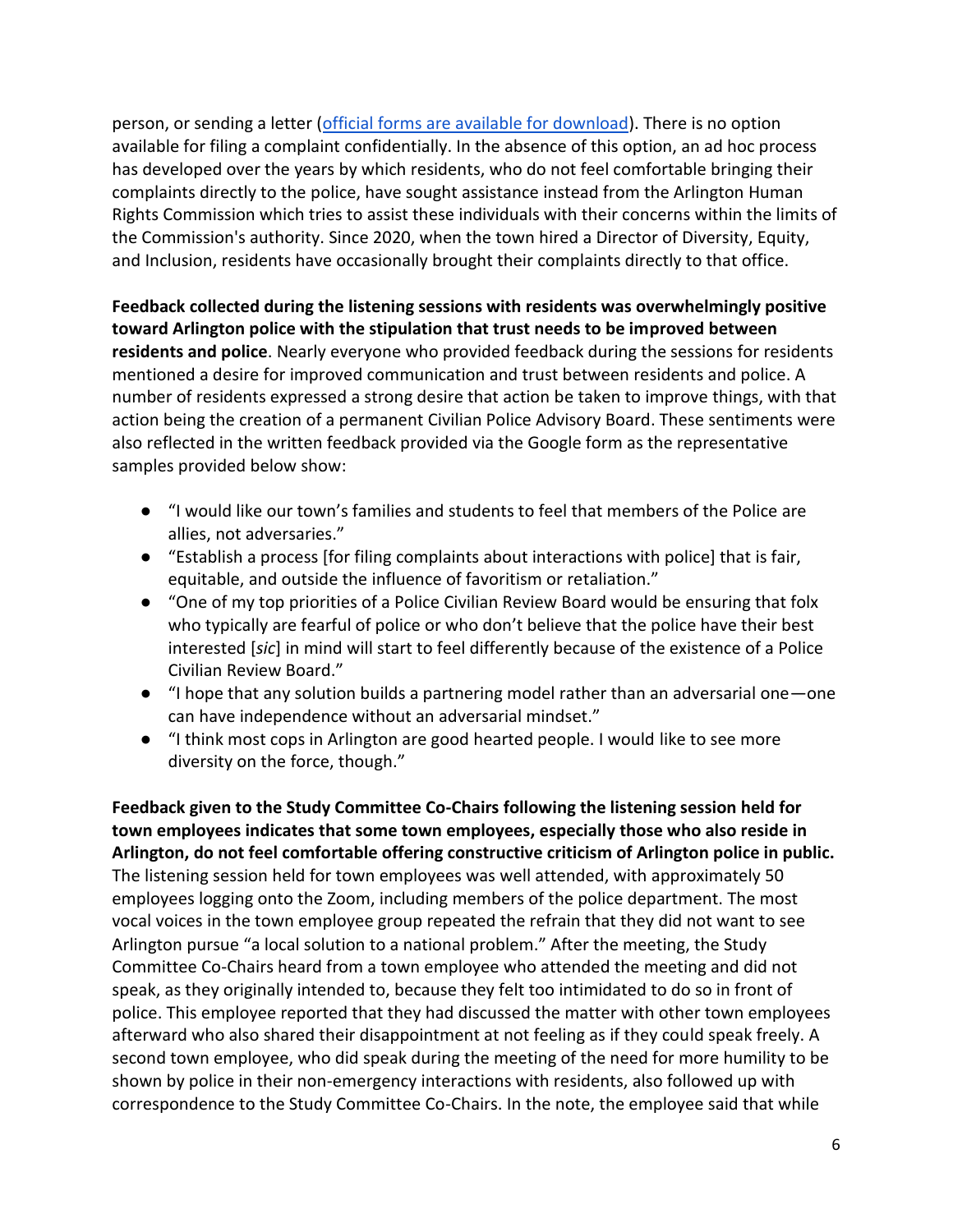they sympathized with police department employees who might be uncomfortable with public scrutiny, it was the town employee's belief that police should welcome public scrutiny given that police have the authority to wear a badge, carry a gun, and employ both to take away a resident's liberty. This employee also added that "many Town employees who were on the call and did *not* speak at the time told me afterward and via Zoom chat that they 100% shared my sentiments."

**Permanent civilian advisory boards created with local needs in mind can be a powerful tool for building and sustaining trust between residents and police**. During their presentations to the Study Committee, Pittsfield Police Chief Michael Wynn and Brian Corr, the executive secretary for Cambridge's Police Review and Advisory Board and the immediate past president of the National Association for Civilian Oversight of Law Enforcement, each separately emphasized the ways in which Civilian Police Advisory Boards can be a powerful tool in building trust between residents and police. Chief Wynn recounted his efforts over many years to get Pittsfield's political leaders to back the creation of a civilian advisory board. The political will to create such a group did not coalesce until 2018 when a Pittsfield resident experiencing a mental health crisis was fatally shot by Pittsfield police. A commission was created relatively quickly after the shooting, and Wynn reported that the Commission has become an important way for him to collaborate with members of the public on matters of police policy. He also reported that he learns valuable information about public concerns. Brian Corr shared similar sentiments during his presentation to the Study Committee and shared how such civilian boards can become an important voice for people who live in neighborhoods and/or belong to groups that have been simultaneously under-protected and over-policed by law enforcement such as people who are BIPOC, LGBTQIA+, and/or living with a disability. Corr noted that this dynamic played out in urban, suburban, and rural communities as well as municipalities of all sizes. Corr also emphasized the importance of understanding current needs among residents and prioritizing them in any proposed solution.

## **IMPORTANT ACKNOWLEDGEMENTS**

The work required to make an informed recommendation to Town Meeting was not insignificant and the time given to do so was short—the Study Committee has been working together for just 11 months. As Co-Chairs, we are incredibly grateful for the contributions made by each member of the Study Committee, who studied the complex issue of civilian oversight of law enforcement and applied this knowledge to the needs of Arlington.

Police Chief Julie Flaherty was an indispensable partner to the Study Committee. She explained police procedure, made seemingly unintelligible police jargon easy to understand, and ensured that the Study Committee received all of the documents it requested relating to arrest, citation, use of force, and officer complaints and commendations data. She was incredibly generous with her time, knowledge, wisdom, and insight. Her thoughtful participation in our meetings with guest experts in policing and civilian oversight of law enforcement brought the conversation to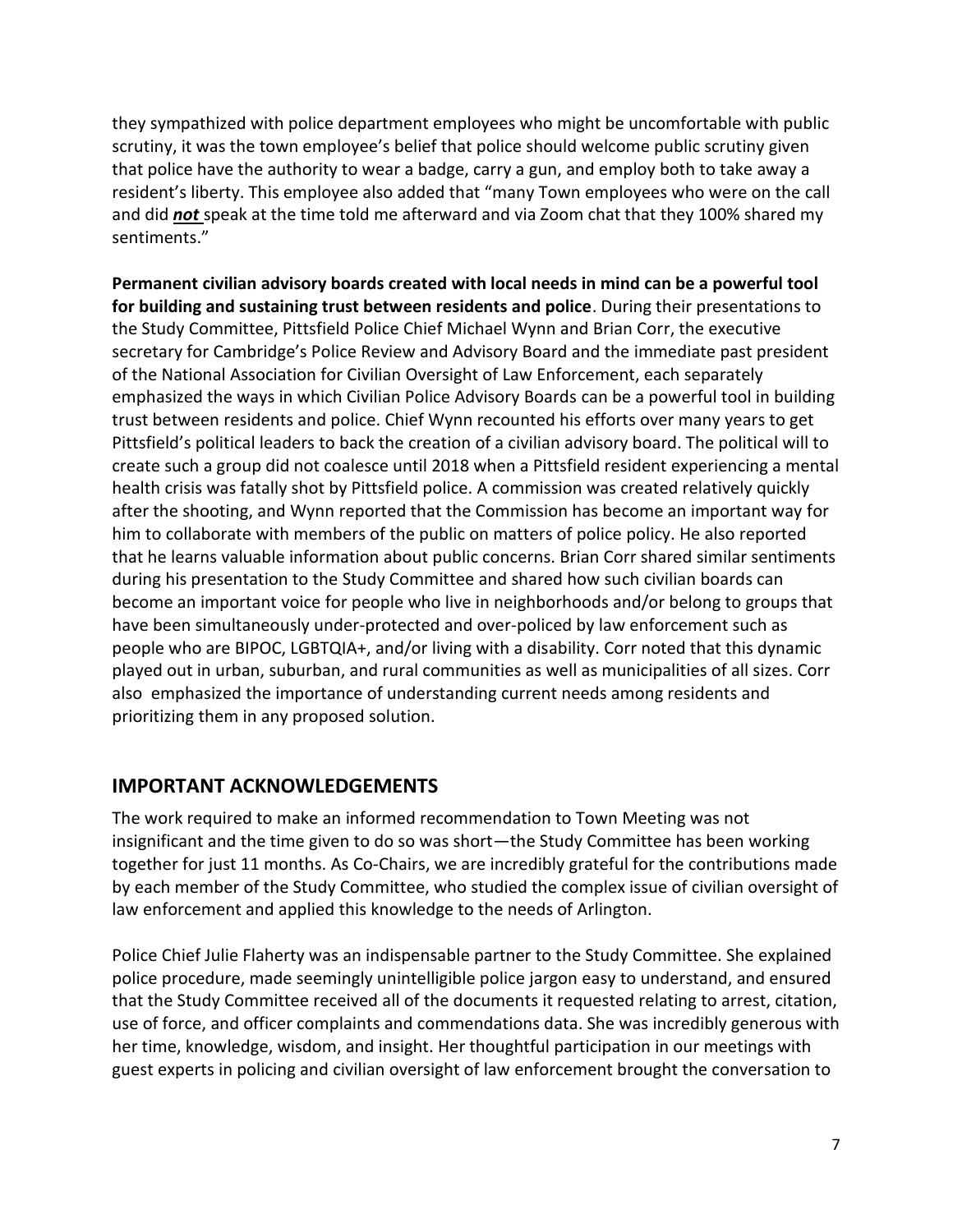places we would not have gotten to otherwise, yielding valuable information that has been incorporated into the Study Committee's final recommendations.

Director of Diversity, Equity and Inclusion Jill Harvey made the Study Committee's work possible. First, it is hard to imagine how we could have convened the numerous small group conversations held with residents on the sensitive topic of resident-police engagement without the foundational work completed by Director Harvey over the past few years in holding community conversations on issues of race, policing, and other highly charged topics. The information shared by Director Harvey about her work with residents who have experienced difficult interactions with Arlington police was invaluable to the Study Committee's understanding of the strengths of the current complaints process as well as areas where that process could be improved.

The Study Committee would have never gotten started without the support of Town Counsel Doug Heim. His early presentation on how the state's new criminal justice law (commonly referred to as the JEALE Act) might overlap with civilian oversight functions was illuminating and likely saved the Study Committee weeks of work. His valued counsel ranged from suggestions of how to organize our work to how to navigate the Town Meeting warrant process. His edits and suggestions to the proposed bylaws to create a Civilian Police Advisory Board vastly improved the document.

The Study Committee also benefited from the expertise of Deputy Town Manager Sandy Pooler and Director of Human Resources Caryn Malloy who provided important information on the collective bargaining process and how it might intersect with the duties of a Civilian Police Advisory Commission. All town staff who worked with the Study Committee provided support that was consistent in its excellence and we are grateful for the talent and expertise of Arlington's public servants.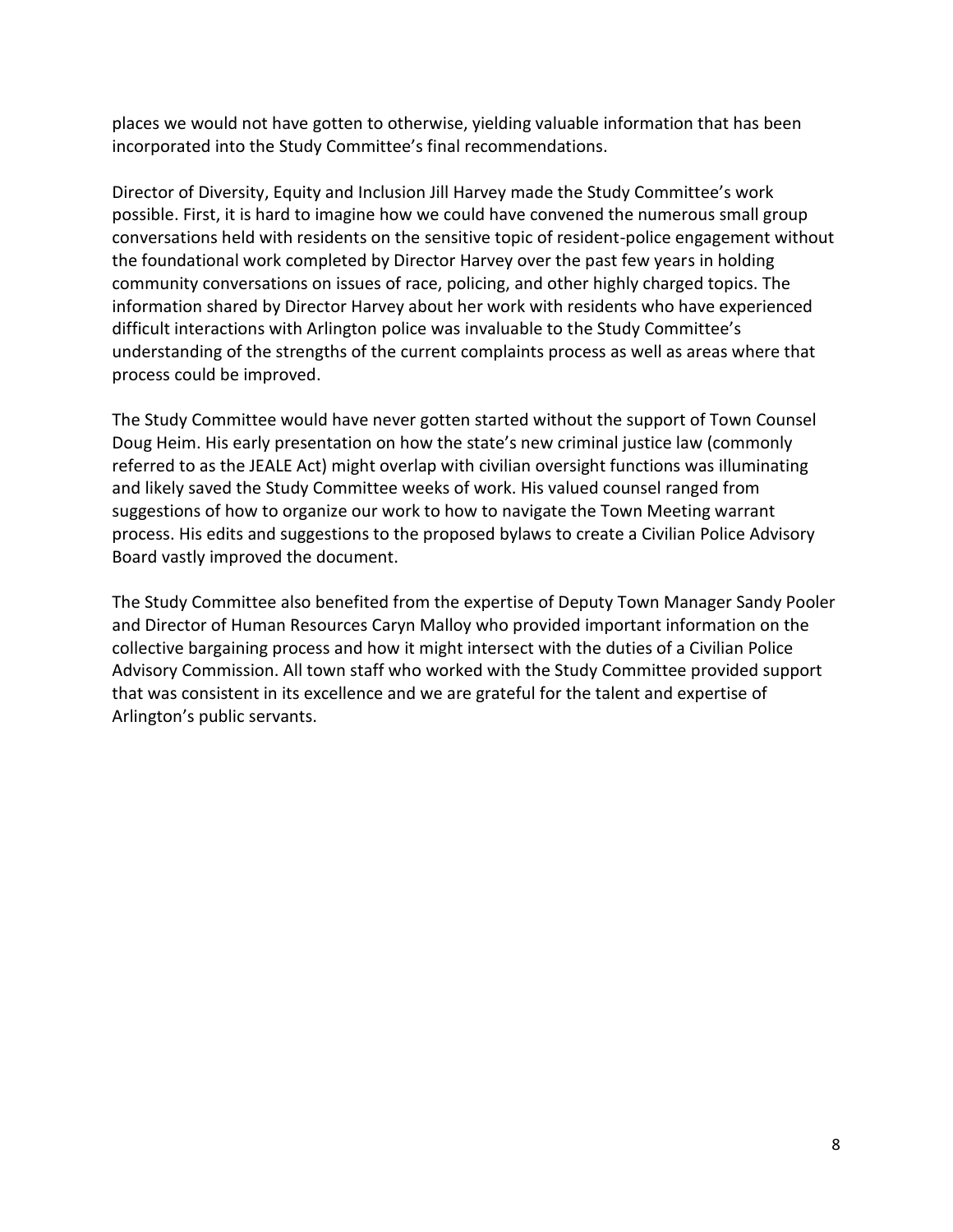# **Proposed bylaw language from the Study Committee governing the creation of a Civilian Police Advisory Commission (approved via vote by the Study Committee on February 15, 2022)**

**VOTED: That Title II of the Town Bylaws ("Committees and Commissions") be and hereby is amended by inserting a new article to provide for the creation of the Arlington Civilian Police Advisory Commission under Article 15 as follows:**

### **Article 15: Arlington Civilian Police Advisory Commission**

**Section 1. Arlington Civilian Police Advisory Commission Established** 

**There is hereby established an Arlington Civilian Police Advisory Commission, charged with serving as a civilian resource and forum for Arlington residents and visitors and members of the public, the Arlington Police Department, and other appropriate Town personnel.**

**Section 2. Purpose**

**The purpose of the Arlington Civilian Police Advisory Commission is to provide an opportunity for increased understanding and trust between the community and the Arlington Police Department, assist members of the public as a resource in the event they have complaints or concerns about policing in Arlington or specific police personnel, and to provide the Arlington Police Department and Town management with a public forum for feedback about police personnel, policies, procedures and data.** 

**Section 3. Commission Composition, Eligibility, Qualification & Terms**

**A. Appointment of the Commission**

**The Commission shall consist of nine (9) members, appointed by the Town Manager. To be considered for appointment members shall be nominated by the following public bodies, persons, or community entities:**

- **1. One (1) member nominated by the Arlington Human Rights Commission;**
- **2. One (1) member nominated by the LGBTQIA+ Rainbow Commission;**
- **3. One (1) member nominated by the Disability Commission;**
- **4. One (1) member nominated by the Board of Youth Services;**
- **5. One (1) member nominated by the Envision Arlington Diversity Task Group co-chairs;**
- **6. One (1) member nominated by the Council on Aging;**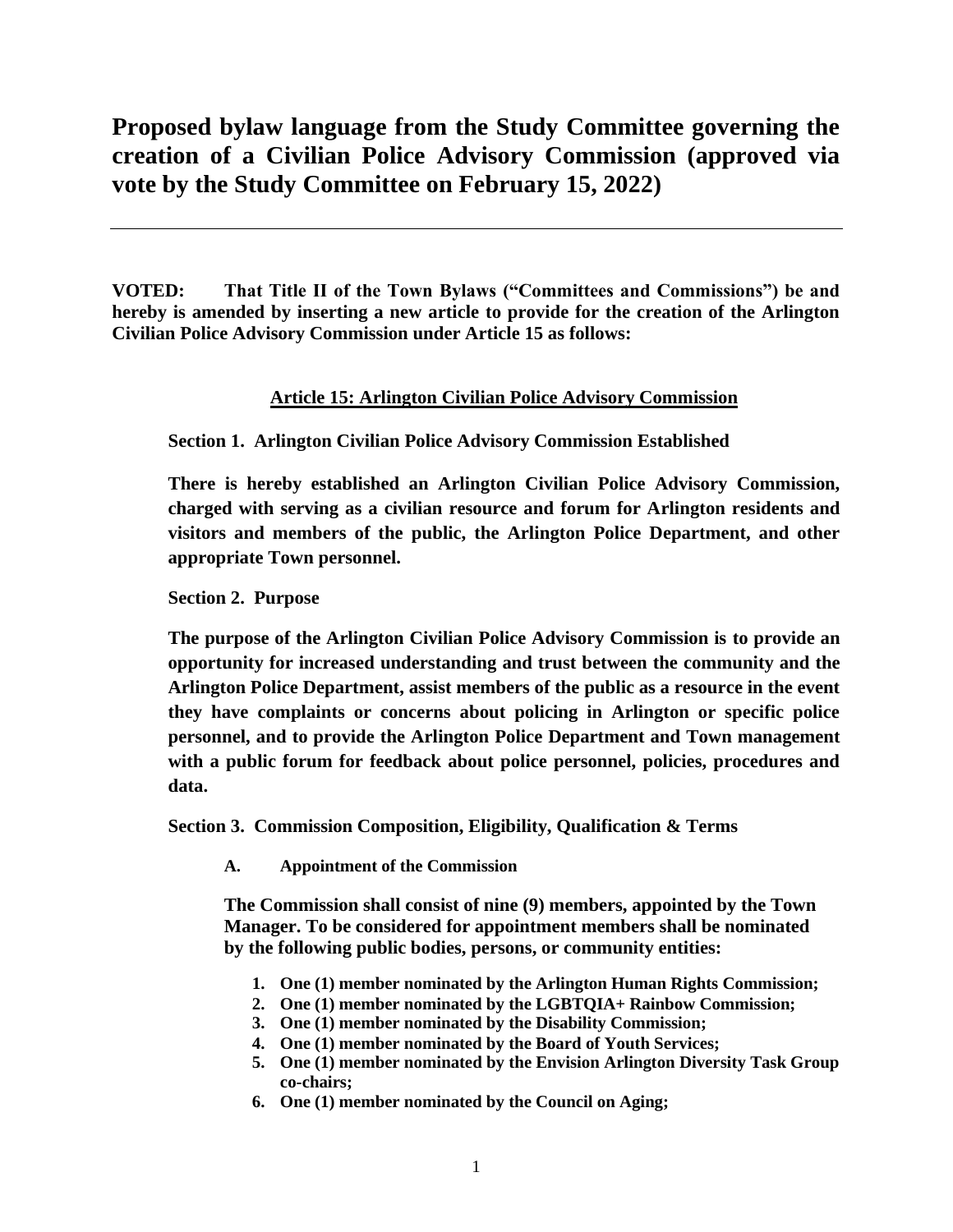- **7. One (1) member nominated by the Menotomy Manor Tenants Association; and**
- **8. Two (2) members nominated by the Select Board**

**The Manager shall notify the above "nominating bodies" of vacancies and expiring terms. If any nominating body fails to act upon a notification from the Manager within ninety (90) days or in the event a nominating body is inactive, the Manager may request the Select Board to make a nomination in their place.**

- **B. Eligibility to Serve**
	- **1. All members of the Commission shall be Arlington Residents and as a total body, shall reflect racial, ethnic, gender, sexual, age, and other forms of diversity in Arlington. Additionally, the Town Manager shall appoint at least one member respectively with experience in following areas:**
		- **a. Criminal defense or civil rights relative to police searches, arrests, or detainments;**
		- **b. Data Analysis; and**
		- **c. Working with underserved communities such as, but not limited to social workers, mental health counselors, or civil forms of legal aid.**
	- **2. The following persons are not eligible to serve on the Commission:**
		- **a. Current employees of the Town;**
		- **b. Current or former law enforcement officers whether in Arlington or elsewhere;**
		- **c. Immediate family members of current or former Arlington Police Department employees.**
- **C. Qualifications for Service**
	- **1. In addition to all other requirements for appointment on the Commission under the general laws of the Commonwealth, members must receive initial and continuing training in the following subjects:**
		- **a. Arlington Police Department complaint and discipline procedures;**
		- **b. Arlington Police Department policy and operations;**
		- **c. Relevant State Laws regarding law enforcement accountability including "An Act Relative to Justice, Equity and Accountability in Law Enforcement;"**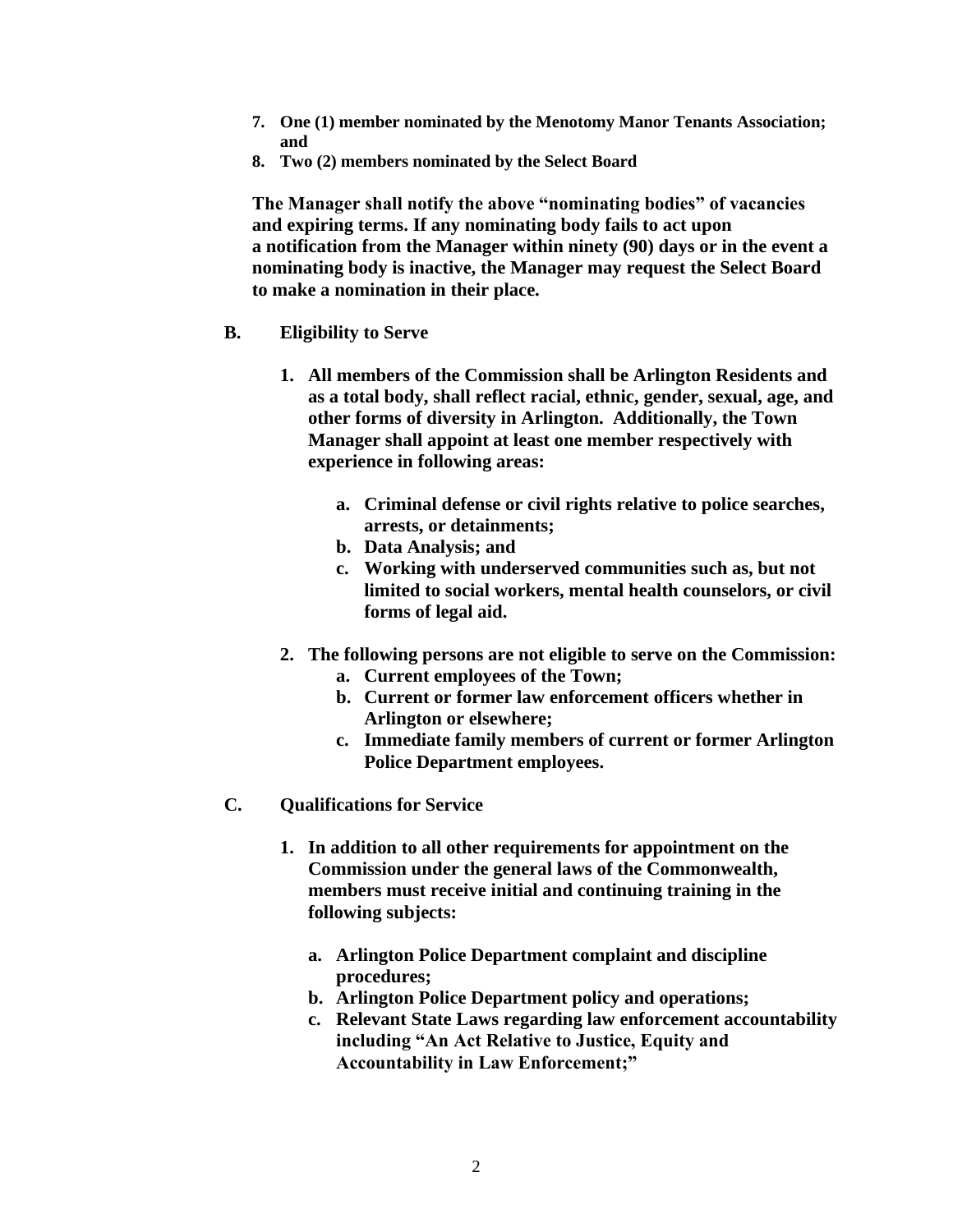- **d. Filing civilian complaints and commendations about police conduct with the Commonwealth of Massachusetts and the Arlington Police Department;**
- **e. Data handling and privacy;**
- **f. Analysis of policing data;**
- **g. Other topics the Commission deems relevant**
- **2. Commission members, as deemed appropriate by the Commission may also be required to participate in the Citizen Police Academy when offered, and participate in Arlington Police Department ride-along opportunities at intervals established by the Commission.**
- **3. The Commission shall affix a reasonable period of time for appointed members to complete initial and follow-up training. Failure to meet training requirements within such period shall be grounds for removal.**
- **4. The original Commission appointees shall be deemed qualified upon completion of requirements for all committees and commissions under the laws of the Commonwealth, and be afforded a reasonable time period to establish and complete training requirements for the Commission consistent with foregoing.**
- **D. Initial & Subsequent Terms**

**Member terms shall be for three (3) years, except that initial appointment terms of members shall be staggered such that three (3) initial appointees shall serve a one (1) year term; three (3) a two (2) year term; and three (3) a three (3) year term as designated by the Town Manager.**

**Members shall serve until their successors have completed training and been sworn in to service.**

**E. Removal of Members**

**At the request of the Manager, members may be removed for cause by a vote of the nominating body.**

#### **Section 3. Administration and Operation**

**The Arlington Civilian Police Advisory Commission shall not meet or conduct business without the presence of a quorum, which shall require a majority of the members of the Commission at any given time. The Commission shall approve its actions by majority vote of the quorum, but in no event shall action be approved by fewer than 4 members.**

**Section 4. Duties and Responsibilities**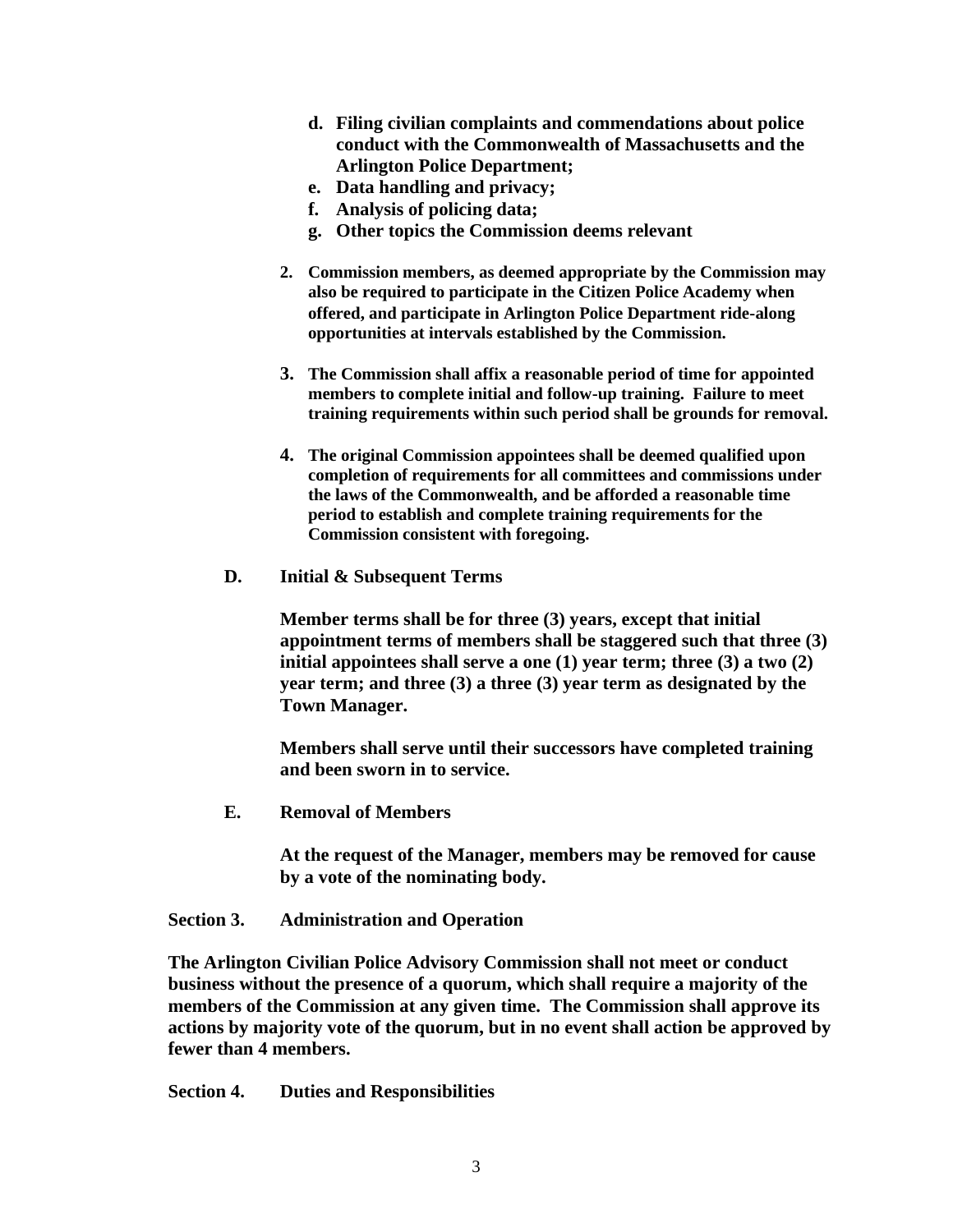### **A. General Duty**

**It shall be the duty of the Arlington Civilian Police Advisory Commission to serve as qualified advisors to the general public, the Arlington Police Department, and other Town staff with respect to policing in Arlington from a civilian perspective. The Commission shall serve as a technical resource for persons wishing to file specific complaints against or commendations of Arlington Police Department personnel, a forum for both positive and negative feedback about police conduct and policy in Arlington, and collaboratively engage the Arlington Police Department in its development or revision of police policies.**

#### **B. Specific Responsibilities**

**To fulfill its duties, the Commission shall specifically be charged with:**

- **1. Establishing a process for community members to provide information about police interactions, both positive and negative, to the commission anonymously and non-anonymously;**
- **2. Guiding community members through the civilian complaint or commendation process, including:**
	- **a. Providing education to a community member about options for filing complaints and commendations about police conduct;**
	- **b. Providing complaint and commendation forms to a community member;**
	- **c. Connecting a community member with appropriate town officials and committees;**
	- **d. Accompanying a community member to meetings**
	- e. **Following up with both the APD and the community member on any resultant** i**nvestigation;**
	- **f. Providing periodic updates to a community member;**
	- **g. Collecting information about a community member's satisfaction with complaint processes'**
	- **h. However, at no point in time shall Commission members individually or as a public body provide legal advice or representation, mental health counseling, or social services advocacy to community members engaging commission members for the purpose of filing complaints;**
- **3. Working with the Arlington Police Department to regularly publish and analyze data which can offer insight into the quality and effectiveness of the department, especially in its interactions with the public, including but not limited to:**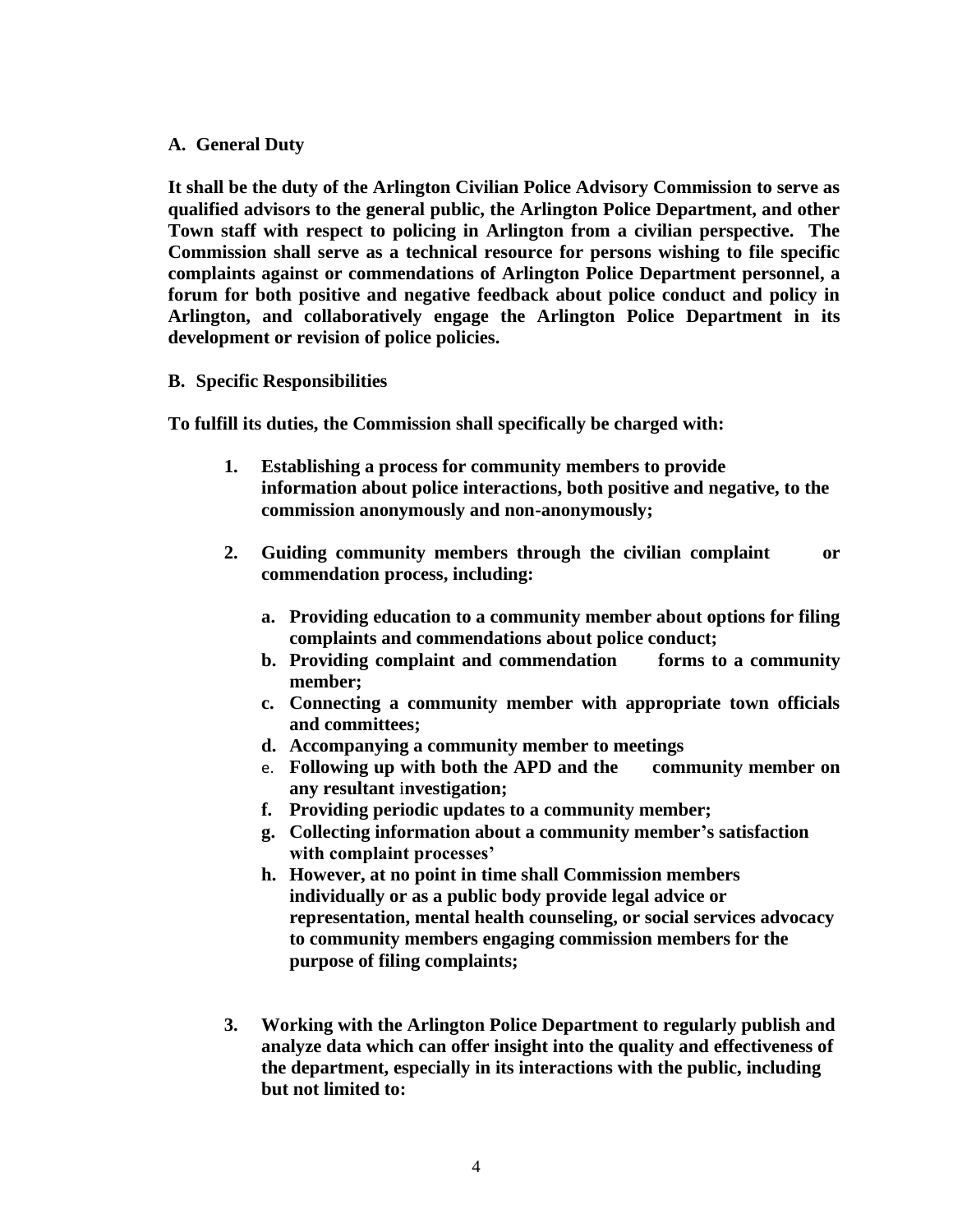**a. Complaints, including their nature, status and disposition;**

- **b. Police use of force incidents, including all use of firearms;**
- **c. Vehicle pursuits and traffic collisions;**

**d. Injuries and deaths in custody;**

- **e. Stops, searches, citations and arrests, including demographic data;**
- **f. Civil lawsuits and other claims brought against the town or**

### **department**

- **g. Database of training; and**
- **h. Database of awards and commendations;**
- **4. Regularly reviewing Arlington Police Department complaint, investigation, and discipline policies and procedures, comparing them with the latest practices in other communities locally and nationally;**
- **5. Regularly reviewing other Arlington Police Department policies and procedures, especially new or changing policies, and make recommendations to the Chief of Police, Town Manager, and the public;**
- **6. Regularly reviewing the by-law creating this commission and make recommendations to Town Meeting;**
- **7. Providing a yearly report to Town Meeting covering the work and findings of the commission as well as priorities for the upcoming year; and**
- **8. Providing education to the public about policing and the Arlington Police Department, their options for filing complaints and commendations, the complaint process and the various data they are charged with analyzing.**

### **Section 5. Effective Date**

**Following Town Meeting approval of this bylaw, this Title shall take effect upon the approval by the Attorney General of the Commonwealth and compliance with bylaw advertising and notice requirements.**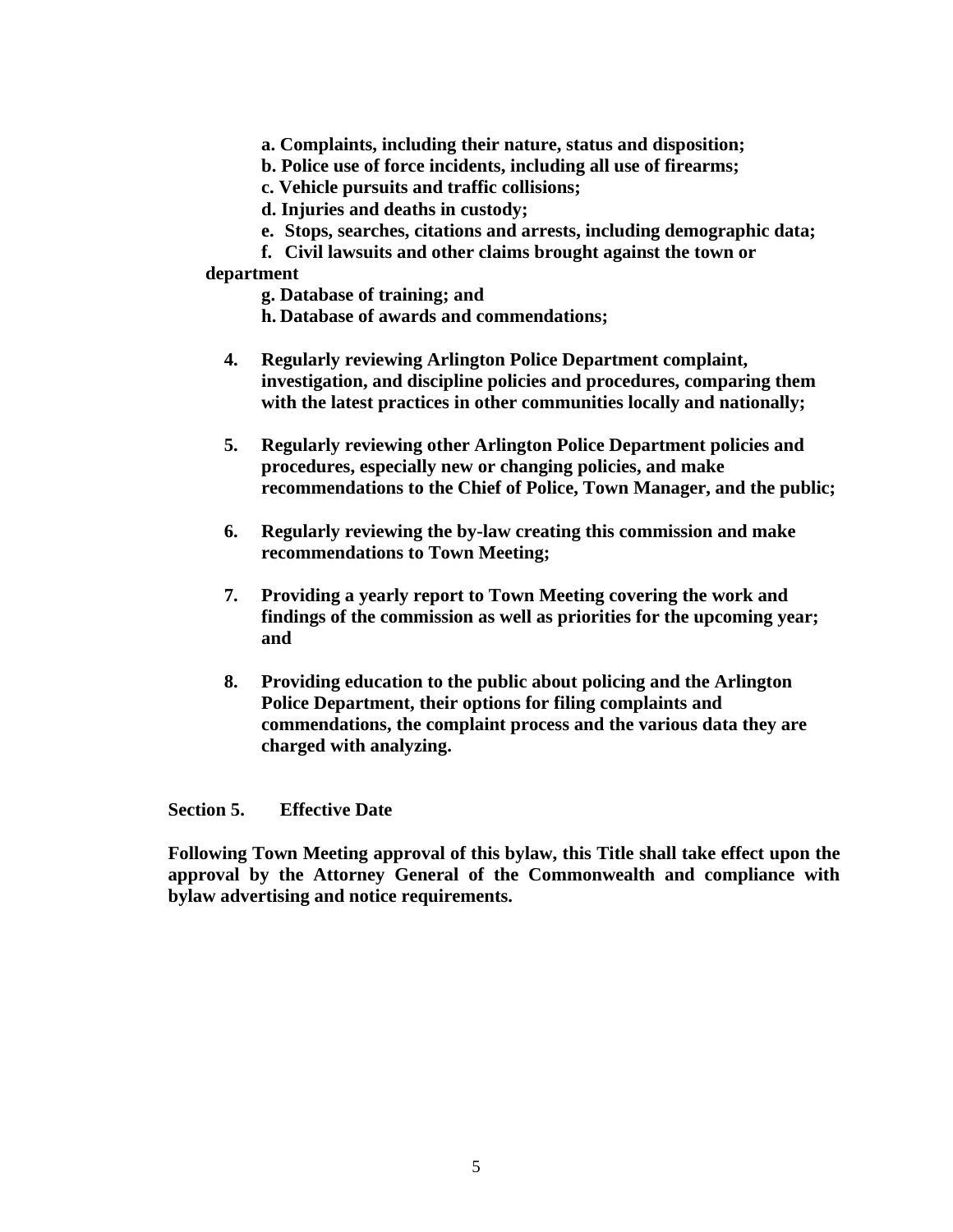## **ARLINGTON POLICE DEPARTMENT**

**JULIANN FLAHERTY** Chief of Police



**POLICE HEADQUARTERS** 112 Mystic Street 781-316-3900

February 15, 2022

Dear Town Meeting Members,

I am writing this letter in support of the recommendations made by the Civilian Police Advisory Study Committee. The committee has worked tirelessly over the past year to study and develop the best model for a civilian advisory board that will foster a more trusting relationship between community members and the Arlington Police Department. I would like to thank each committee member for their dedication, passion and thoughtfulness and I would also like to thank all community members who participated in the committee meetings and discussions.

At APD, we pride ourselves on providing our community members with professional, respectful and equitable services. We are committed to continuous progress, building partnerships and working with our community members to enhance the safety, security and well-being of all community members. The recommendations made by the committee will assist us in furthering our mission.

I am grateful that I have had the opportunity to work on this committee as a non-voting member and I look forward to working with a civilian advisory board that will be formed based on the recommendations of the study committee.

Respectfully,

Wunn Jichmh

Juliann Flaherty Chief of Police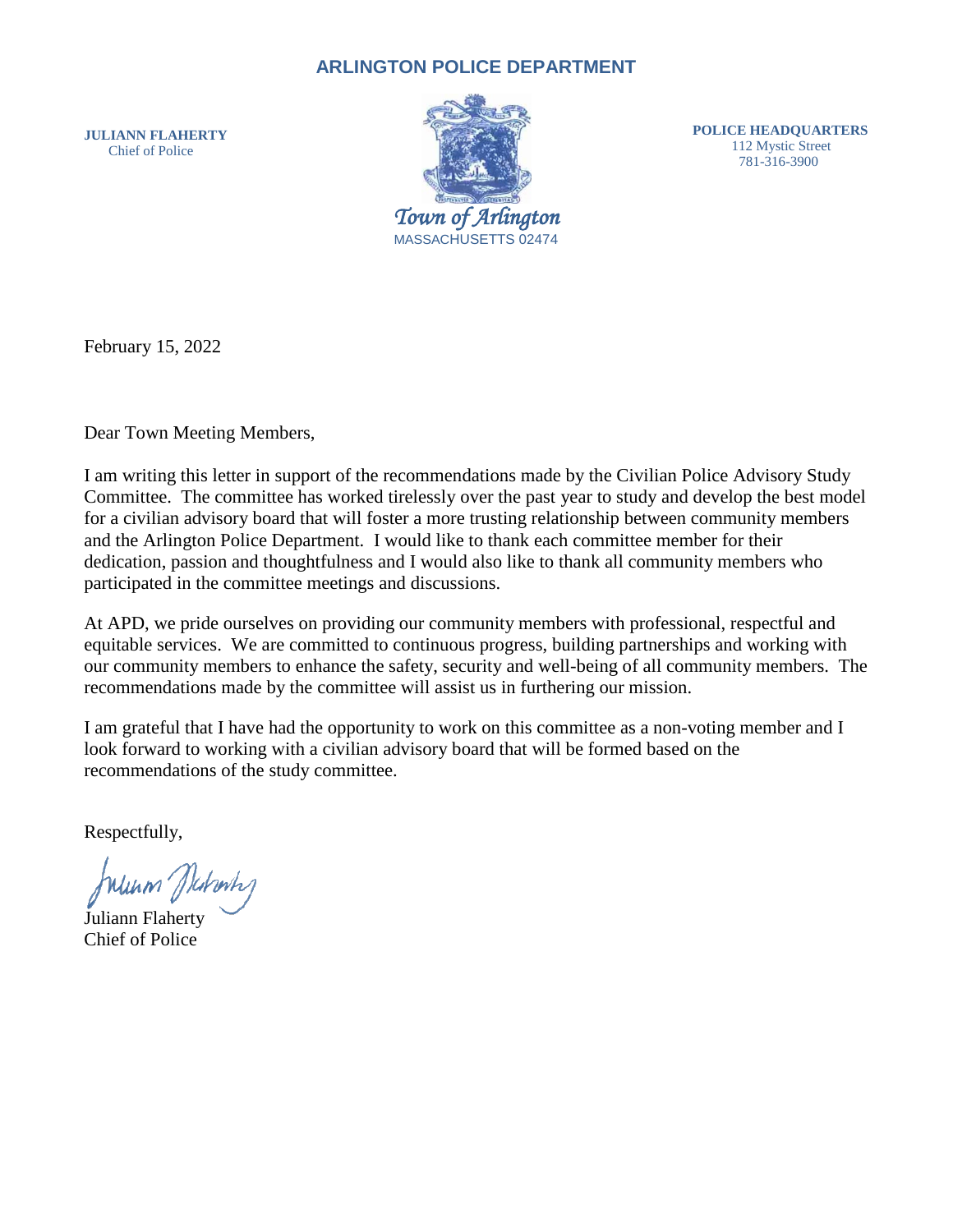

Town of Arlington Diversity, Equity & Inclusion Division Department of Health and Human Services 27 Maple Street Arlington, MA 02476

Tel: (781) 316-3250 Fax: (781) 316-3175

To: 2022 Town Meeting From: Jillian Harvey, PCABS Study Committee Member, DEI Division Director Date: 14 February, 2022 Re: Civilian Police Advisory Board Study Committee Letter of Support

I am writing to you to express my gratitude and support for the work that the Civilian Police Advisory Board Study Committee has conducted over the last 12 months. I am impressed by the passion, tenacity and thoughtfulness that the Study Committee has exemplified in every step it has taken to fulfill the charge it was given from Town Meeting.

The Study Committee was strategic in its process of approaching its charge—which included in depth conversation about the interpretation of exactly what the Study Committee should and should not be focused on. Time and effort went into collecting information to properly inform the group's thinking, individuals volunteered to research specific topic areas and bring their findings back to the full group, and outside experts in the field of civilian oversight of law enforcement were invited to present to the Study Committee on relevant topics.

The Study Committee gained insight from Pittsfield Police Chief Michael Wynn, who established and works with a civilian review board in Pittsfield, but also is an appointee to the POST Commission. The Study Committee also heard from Brian Corr, the Executive Secretary of the Police Review and Advisory Board for the City of Cambridge and a leadership member of the National Association for Civilian Oversight of Law Enforcement who consults with municipalities across the country on ways to build stronger relationships between civilians and law enforcement. I also had the opportunity to share with the Study Committee my experiences working with the police department and handling complaints from community members. I am appreciative that after careful consideration, discussion and deliberation, the Study Committee voted to adopt the recommendations I offered to improve the current complaint/commendation process for our community members and police department.

The Study Committee also sought input from residents and employees of Arlington, and this outreach was vital to the process the group established. I applaud the efforts the Study Committee took to reach historically underrepresented groups within the Arlington community including residents who are BIPOC, LGBTQIA+, veterans, living with disabilities, living in public housing, and students and parents. Numerous focus groups were held, open public meetings focused on soliciting feedback were held, a survey was available to community members as well, and members of the group made themselves available to talk with anyone who was interested in sharing additional information in one-on-one settings. I am confident that community concerns and suggestions have been incorporated into the recommendations that the Study Committee will present to Town Meeting.

As the Director of Diversity, Equity and Inclusion, I support the recommendations the Study Committee will put forth to Town Meeting, and I believe that the Study Committee has prioritized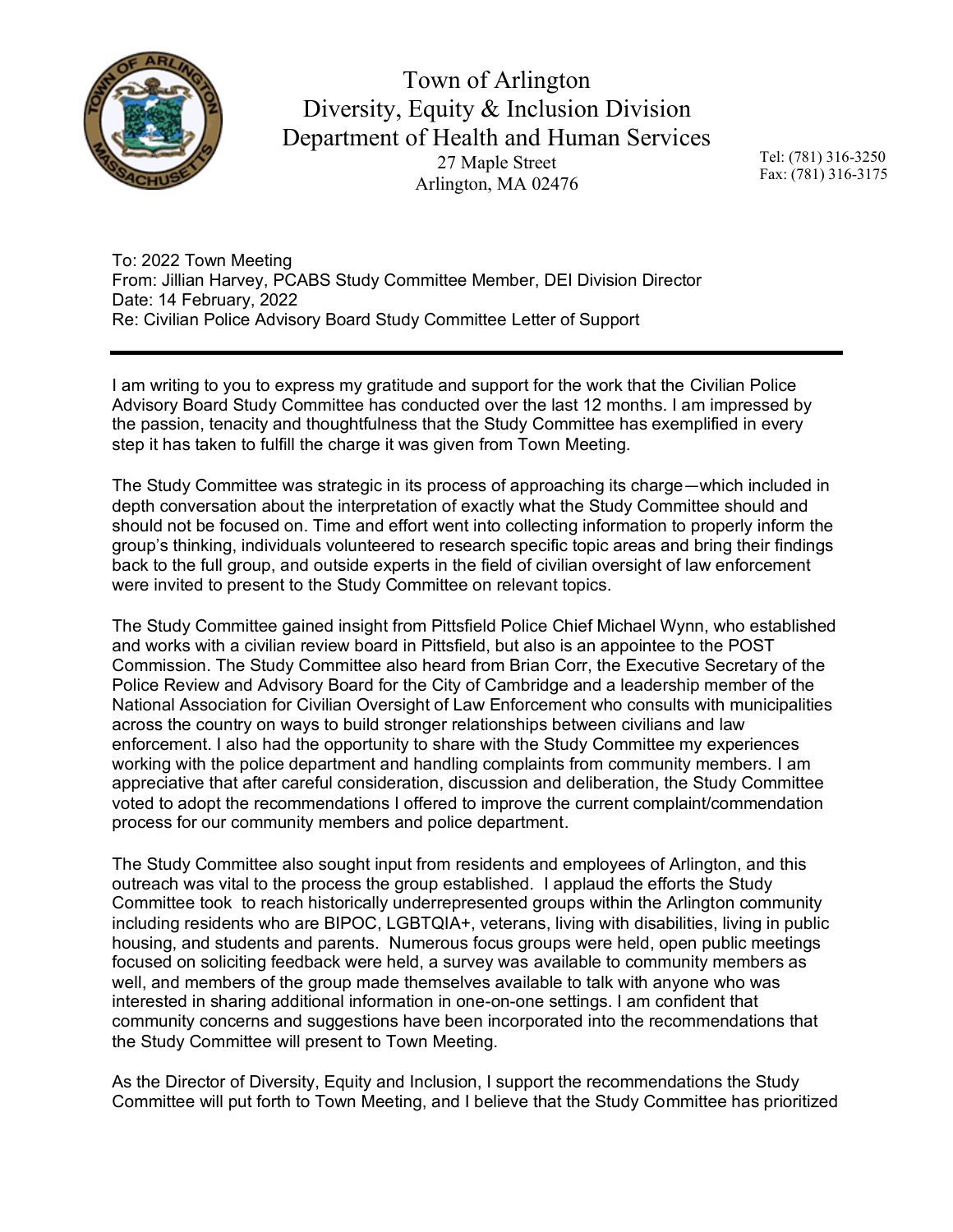the town of Arlington's diverse needs in crafting the warrant article and their recommendations. Please contact me if you have any additional questions or concerns.

Best,

Juiner Haven

Jillian Harvey Diversity, Equity & Inclusion Division Director jharvey@town.arlington.ma.us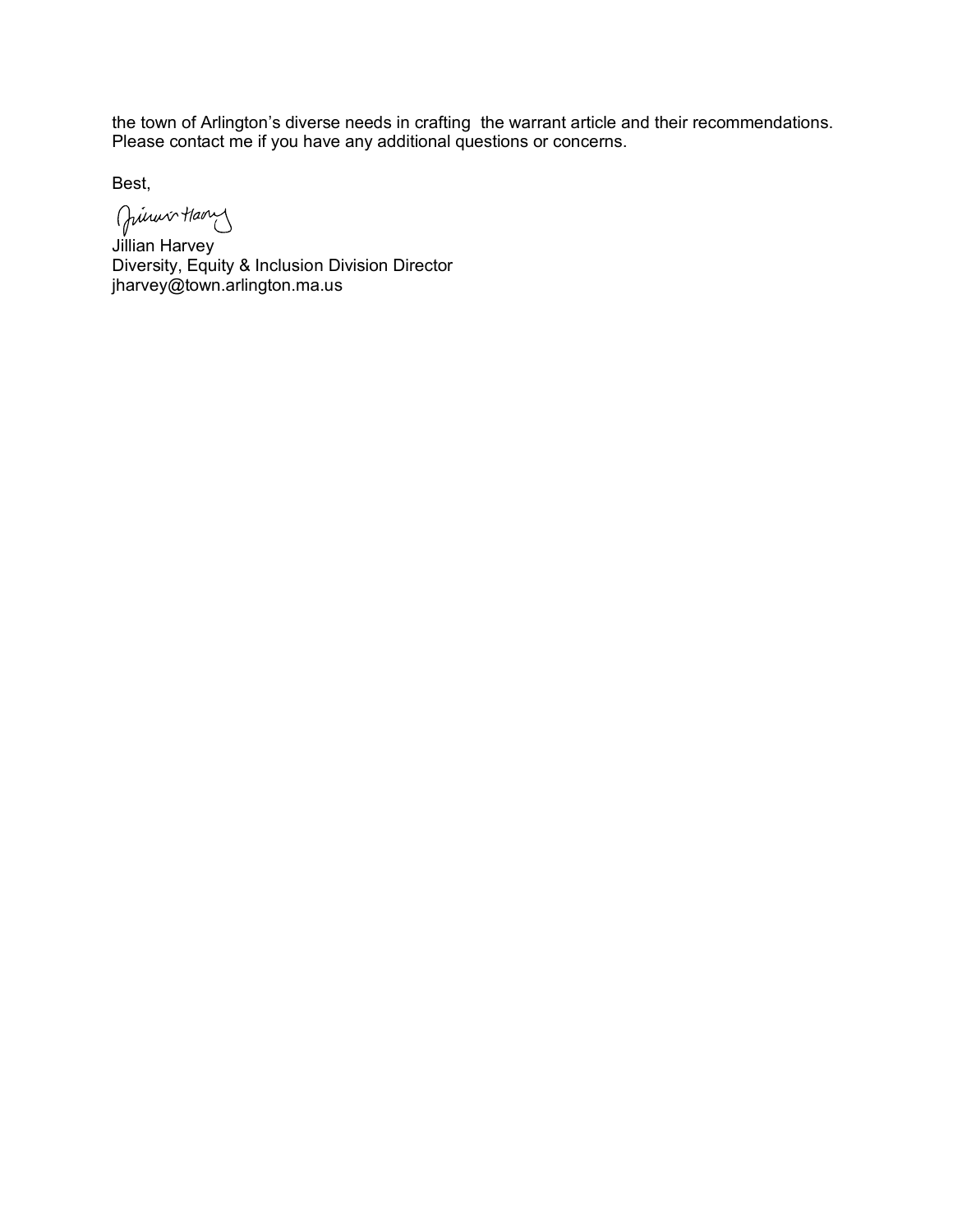

# **Town of Arlington Civilian Police Advisory Board Study Committee**

TO: All Committee Members FROM: Jillian Harvey, Member, DEI Division Director DATE: 9 October, 2021

I was originally scheduled to discuss my experiences supporting town residents through the process of filing complaints about their interactions with police during the Wednesday, October 13, 2021 meeting of the Civilian Police Advisory Board Study Committee. Unfortunately, I will need to leave the Wednesday meeting early in order to attend the Select Board meeting in time for its discussion of the town's reprecincting process. So I have prepared this memo for your review in advance of your meeting and hope to answer any questions you may have in the short time we have together on Wednesday.

To date, I have assisted two town residents, both Black, in bringing their complaints about experiences they had with Arlington police to the attention of Police Chief Julie Flaherty. Based on these experiences, each of which consumed many hours of work time over several weeks, I have formed opinions about the seriousness with which the Arlington Police Department takes complaints from residents, the areas in which Arlington's processes are particularly strong, and the areas in which Arlington's processes could be improved for the benefit of both residents and police. As these ideas relate directly to the committee's charge to "consider alternative ways for residents to file complaints about police interactions," I will share them with you in this memo.

But first I would like to briefly outline both incidents for you.

My first experience with a resident who had a complaint about their interactions with Arlington police occurred within my first month as Arlington's Director of Diversity, Equity and Inclusion. Not only was the job new to me, but the position was also a first for Arlington, which had never before employed anyone whose sole responsibility would be handling matters of diversity, equity and inclusion regarding race, ethnicity, language, ability, sexual orientation, gender identity, and religion in town business and town life. So when I received this complaint, I had no prior knowledge or understanding of how such complaints are handled, or what my role should be in the process. As I worked with this resident, I truly played the role of a neutral third party.

The resident was advised by a neighbor to contact the Arlington Human Rights Commission (AHRC) about their experience with an Arlington police officer who had responded to a 911 call made by the resident because of a neighbor. The resident did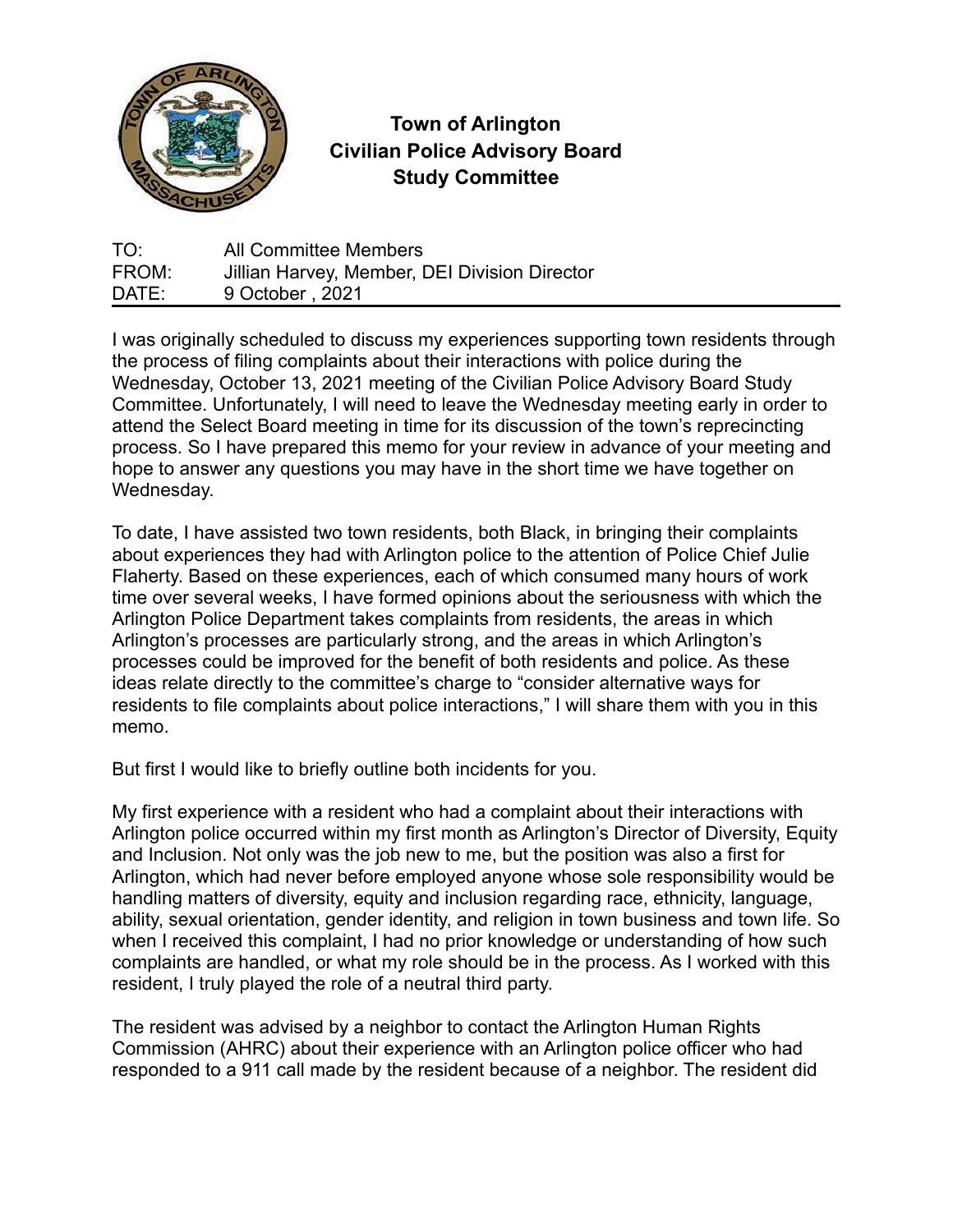not want to complain directly to police because they had a fear of police officers based on prior experiences they had had with police in other jurisdictions.

My office number is publicly listed for residents who wish to call AHRC, the Disability Commission, and the LGBTQIA+ Rainbow Commission. So when this resident called AHRC, I am the person who picked up. This initial phone call lasted well over an hour. During our call, the resident shared what had happened, their belief that the responding officer had treated them disrespectfully because of their race, their prior experiences with police and why they did not trust police, and their concerns about how the dispute with the neighbor would play out given they felt the police was siding with the neighbor.

After speaking with the resident, I was in touch with Chief Flaherty to talk about what to do next, because I did not know what options were available for the resident to file a complaint or what options were available for resolving the complaint.

Chief Flaherty offered to meet with the resident. I set that meeting up and also attended, at the resident's request. This meeting was originally scheduled for 30 minutes but lasted two hours. During that time, Chief Flaherty explained options for filing a complaint, but mostly listened to the resident, who ultimately expressed their gratitude for the opportunity to not just share their concerns directly with the Chief of Police, but to also have them taken seriously by the town's Chief of Police.

After that first, in-person meeting, during which the Chief and I did our best to make the resident feel comfortable, the resident seemed more open about putting some trust in the process. I believe this occurred due to the initial efforts that had been made to help the resident feel safe in talking with Chief Flaherty given the resident's existing fear of police.

The next step in this process was to assign a commissioner from AHRC to this case, as that is the protocol AHRC follows when a resident reports an incident of bias, regardless of whether the report is made about a business, another resident, or the police.

Concurrently with AHRC's involvement, Chief Flaherty provided the resident with information about how to file a formal complaint of bias against the officer whom the resident believed had treated them with racial bias. I assisted the resident with completing and submitting the form. The police department's Office of Professional Standards then moved forward with an extremely thorough investigation that resulted in a final report of over 50 pages.

During the investigation, I coordinated with the AHRC commissioner on the case to accommodate the needs and preferences of the resident and to support the resident through the process. For example, Captain Flynn at times had difficulty reaching the resident. Given the rapport I'd established with the resident, I was able to help coordinate calls and meetings required for the Office of Professional Standards to do its investigation. At the resident's request, I joined these calls and meetings to support the resident, who wanted someone they were familiar with to be present.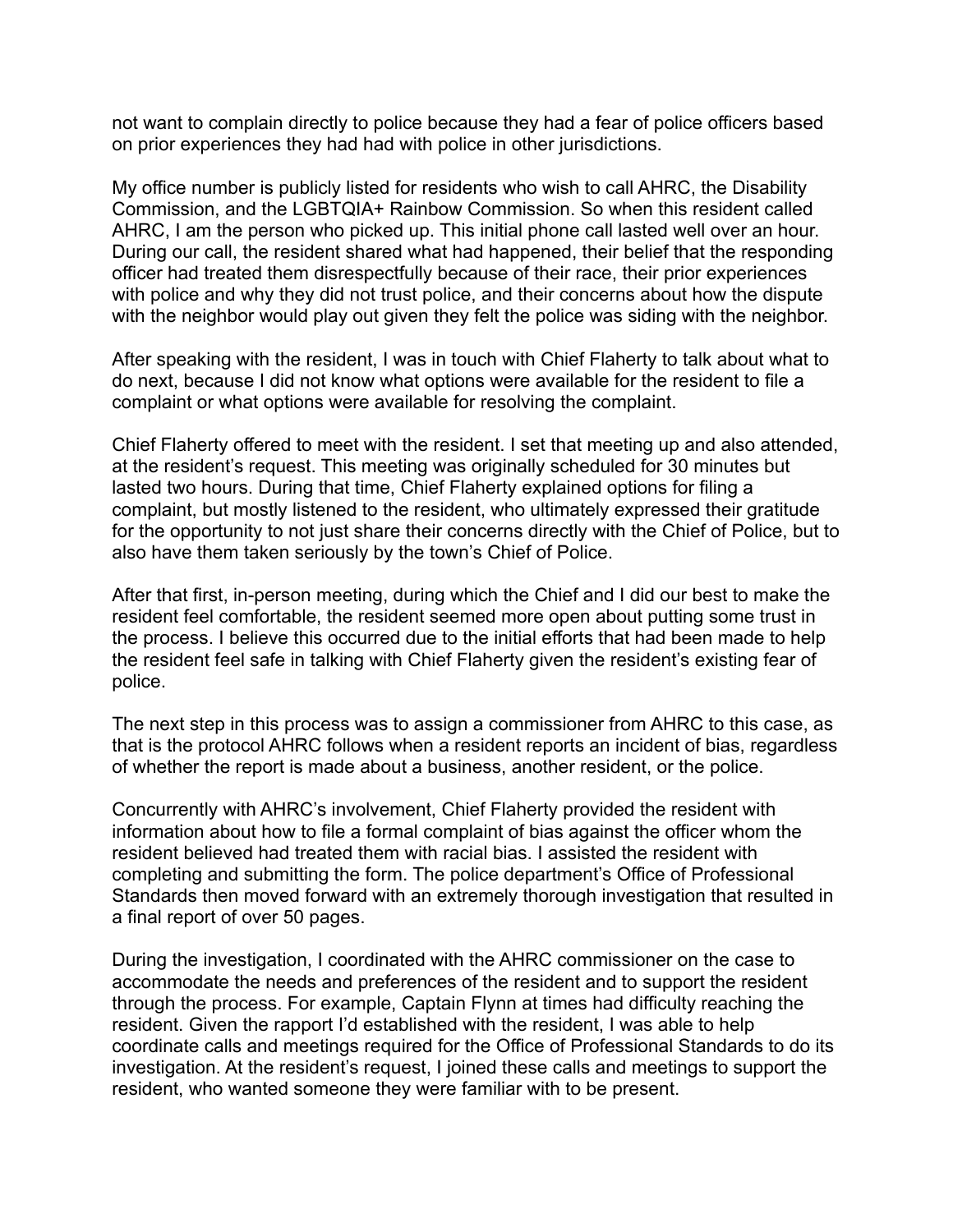When the investigation was completed, I was in touch with the resident to let them know, as the police again had difficulty reaching the resident. Throughout this process, I was able to support the resident. But I was also able to share some of my observations with Chief Flaherty and Captain Flynn. Based on the knowledge and qualifications I bring to my position as Director of Diversity, Equity, and Inclusion, which necessarily includes some of my own lived experiences as a woman of color, I was able to help them more easily see the situation from the resident's perspective. Official interactions between a white, male older police officer and a younger Black person can easily become fraught, especially if the officer does not fully appreciate how body language, tone of voice, and choice of language are being perceived. With other white people, especially men, such body language, vocal intonation, and language would likely be received as routine behavior. But with younger Black people, the very same behavior may be interpreted as aggressive and threatening.

Ultimately, the resident was satisfied with the investigation. Since its close, the resident has actually called the APD on other matters as they now trust that they will be treated with respect given how seriously Chief Flaherty and the Office of Professional Standards took the original complaint.

The second time I supported a resident with a complaint about an Arlington police officer took place during June of 2020. At this time, the entire country was grappling with police violence in wake of George Floyd's murder and town residents were turning out nightly in Arlington Center and along Mass Ave for Black Lives Matter vigils. Many residents displayed Black Lives Matter signs on their lawns, in their windows, and on their doors. A Black Lives Matter sign was hung in front of Town Hall, on the fence in front of Arlington High School, and in many other public places in town. At the same time, Black Lives Matter signs were being torn down and AHRC was receiving numerous complaints of stolen signs.

In this tense racial climate, I listened to a voicemail from a resident who had had an experience with an officer and wanted to talk with someone to process the incident and help them decide whether or not to file a complaint. I called the resident back and learned the following:

The resident, who is Black, had been out walking their dog and passed some construction in the neighborhood with an officer detail. The resident walked by the officer's car (the officer's personal car, not their police vehicle) and could clearly hear the radio station that the officer had been listening to. (The officer was not in the car at that time; they were getting ready for the detail but the car radio was on and the driver's side door was open.)

The car radio was tuned into a talk radio show. The resident could clearly hear the content, which related to Black Lives Matter vigils, calls to defund police, and George Floyd. The resident described the discussion coming from the radio as racist. The resident was deeply concerned that an Arlington police officer was 1) choosing to listen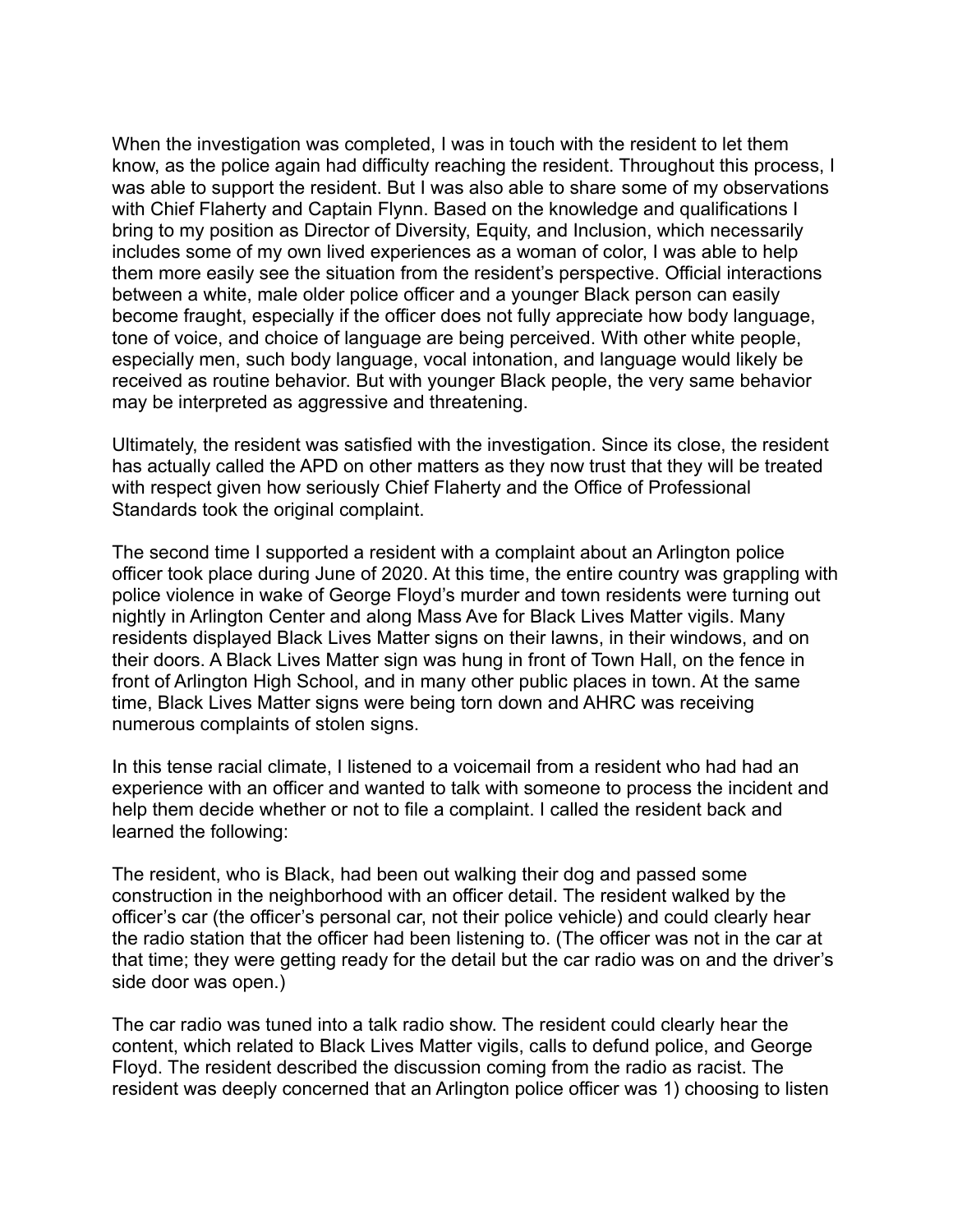to such racially offensive content, 2) doing so while working, and 3) apparently unconcerned that anyone around them might overhear the show.

After this phone call, I went online to find the radio show in question and listened to the exact segment myself. The content was racist and representative of right-wing media that spreads misinformation and lies about BIPOC people, LGBTQIA+ people, and COVID-19. I immediately understood why anyone who does not subscribe to right-wing media would have been upset and troubled to come across a police officer listening to such content.

In my discussion with the resident, they wanted to talk through their options. They understood that it is impossible to dictate what a police officer can and cannot listen to in their personal vehicle. But they wanted to know if there were any standards regarding an officer's conduct in public? They also wondered if it was culturally acceptable, within the APD, to openly consume racist right-wing media? Did officers understand how this kind of behavior eroded trust? If they understood, would they care? Would a complaint achieve anything? Was a conversation even possible?

Once again, I was in touch with Chief Flaherty and set up a meeting with the resident, Chief Flaherty, and an AHRC commissioner. Each of us listened to the radio segment before we met, and we went into the meeting knowing in advance that Chief Flaherty had asked the officer in question if they would be willing to speak with the resident, which they declined. So when we met, we discussed the resident's concerns, we discussed how other residents of Arlington might have reacted if they had come across an Arlington police officer openly listening to a radio show with racist content, and we discussed how this incident could impact the police department's reputation if it became more widely known.

In our discussion, the resident's primary goal was for the Chief to communicate to the officer the impact of their actions. The resident wanted the officer to understand that while they may not have intended to offend anyone, by openly broadcasting a racist right-wing talk show while they were working, they had, in fact, offended a resident to such an extent that it made the resident question whether the department could be trusted at all on matters of race.

We ultimately decided to record a discussion between the resident and Chief Flaherty. In this discussion, Chief Flaherty was a stand in for the officer and the resident shared what they experienced when they were out walking their dog and overheard the radio show with the racist content. The recording started with a segment of the radio clip and then a discussion between Chief Flaherty and the resident.

The officer in question subsequently watched the video and had a follow up conversation with Chief Flaherty. The Chief reported back to the resident, and I also followed up. The resident said they wanted to file a complaint just so that it would be on the officer's personnel record, but ultimately decided not to do so. The resident did recommend—and gave permission—for the video to be used in training scenarios.